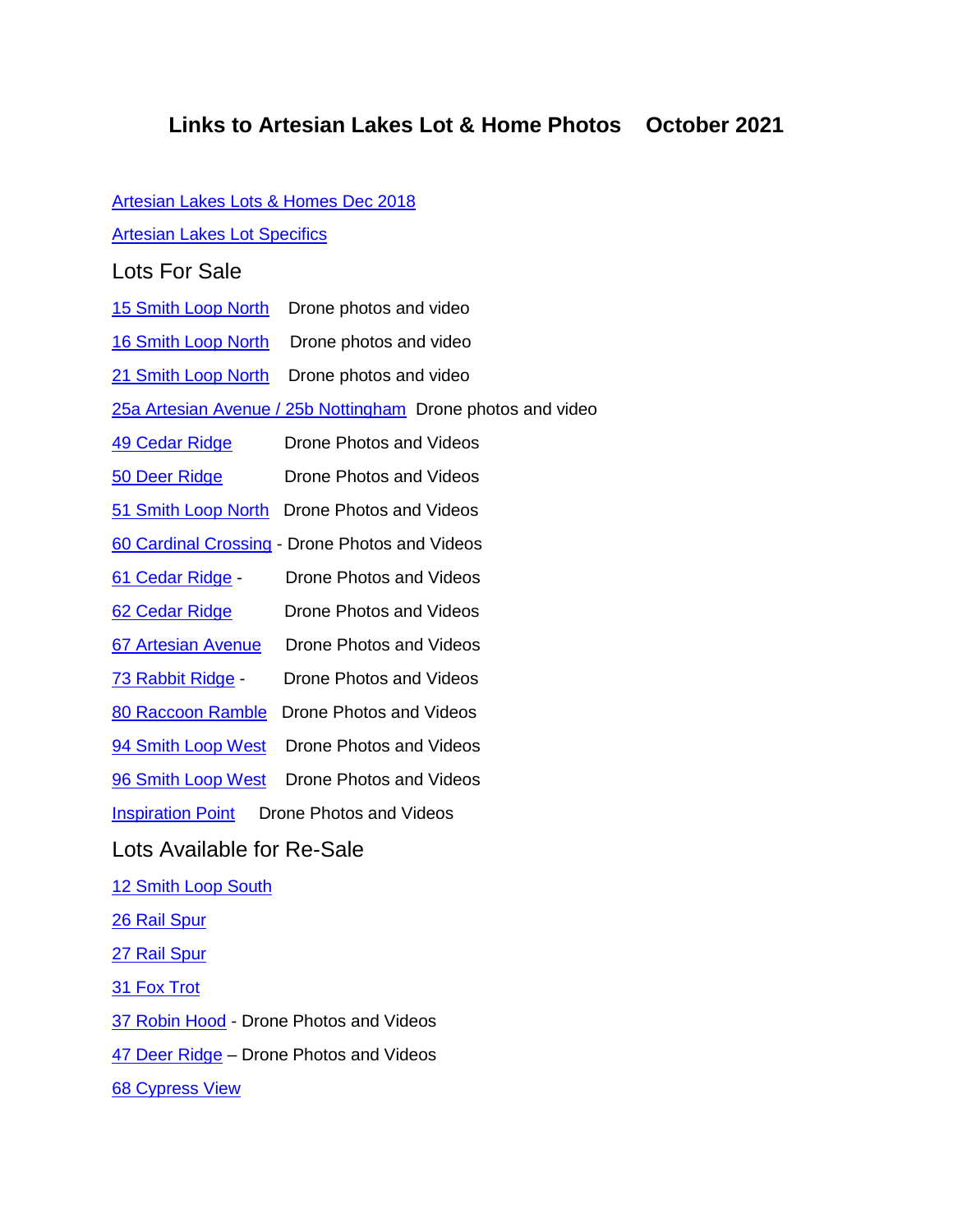## Homes for Sale in Artesian Lakes

[72 Artesian Avenue -](https://photos.app.goo.gl/wfCq9nroaiVMf4ap8) drone shots Drone Photos and Videos

[78 Raccoon Ramble](https://goo.gl/photos/9Yp6PZNN58qK4XKs7) Drone Photos and Videos

[78 Raccoon Ramble ~ Artesian Lakes Real Estate](http://realestate.artesianlakes.com/available-properties/78-raccoon-ramble/) Updated drone, exterior photos

100 Maid Marian - [November 13, 2019](https://photos.app.goo.gl/x9ouoLFeJhe3QxSv9) 

## Homes owned within Artesian Lakes

- [1 Smith Loop E](https://photos.app.goo.gl/Ncmnxh9HST7ic8qM2)
- [2 Smith Loop E](https://photos.app.goo.gl/rGZbYubq8RczoSbM2)
- [4 Smith Loop S](https://photos.app.goo.gl/EDKv2agZDhxtSKBd2)

[8 Smith Loop South](https://photos.app.goo.gl/L1iMu90iSHfVpNr63)

[9 Smith Loop South](https://goo.gl/photos/gNvGCJJQmvNNuyGz6)

10 [Raccoon Ramble](https://photos.app.goo.gl/tRErZeWDbAlLgMdA3)

[14 Smith Loop North](https://photos.app.goo.gl/3Jvxz4Z7s7mWyoEm8)

- [18 Smith Loop North](https://photos.app.goo.gl/ejNnS3k29YCu3RKfA) Drone photos and video
- [19 Smith Loop North](https://photos.app.goo.gl/ASRCuJXC6zKZN1xLA) Drone photos and video
- [20 Smith Loop North Interiors](https://photos.app.goo.gl/J3Vfg0SNmVHoo0V62)
- [20 Smith Loop North](https://photos.app.goo.gl/so2Gf4saLhTp9rV57) Drone photos and video
- [24 Artesian Ave](https://photos.app.goo.gl/bobXkvzfkNdHKOar1)

[28 Artesian Ave](https://photos.app.goo.gl/Pxck776kAMgjBk7y2)

- [33 Fox Trot](https://photos.app.goo.gl/3HbyPhDxxzAGcBnW2)
- 38 [Friar Tuck](https://photos.app.goo.gl/aeo1gUQl2JHuZPgm1)
- [39 Friar Tuck](https://goo.gl/photos/k7zXaozWsE36N5d89)

[40 Friar Tuck](https://goo.gl/photos/3DwwbLYR2BzCPzph6)

[42 Nottingham](https://photos.app.goo.gl/Z2CHmaoJ7s5MY81C3)

[45 Robin Hood](https://photos.app.goo.gl/hnwSNAbBYtbwK24x8) Construction drone photos and video

[46 Deer Ridge](https://photos.app.goo.gl/aUeEXNxrVmbe1tIg1)

[48 Deer Ridge](https://photos.app.goo.gl/DBCSQ2H7QvCBuWnq6)

[52 Smith Loop North](https://photos.app.goo.gl/eiGGKQt3LxVnNt1x5)

[52 Smith Loop North](https://photos.app.goo.gl/fnVRV23zdDVtfXDh6) Drone photos and video

54 Smith [Loop North](https://photos.app.goo.gl/dKodBHcrusMddze73)